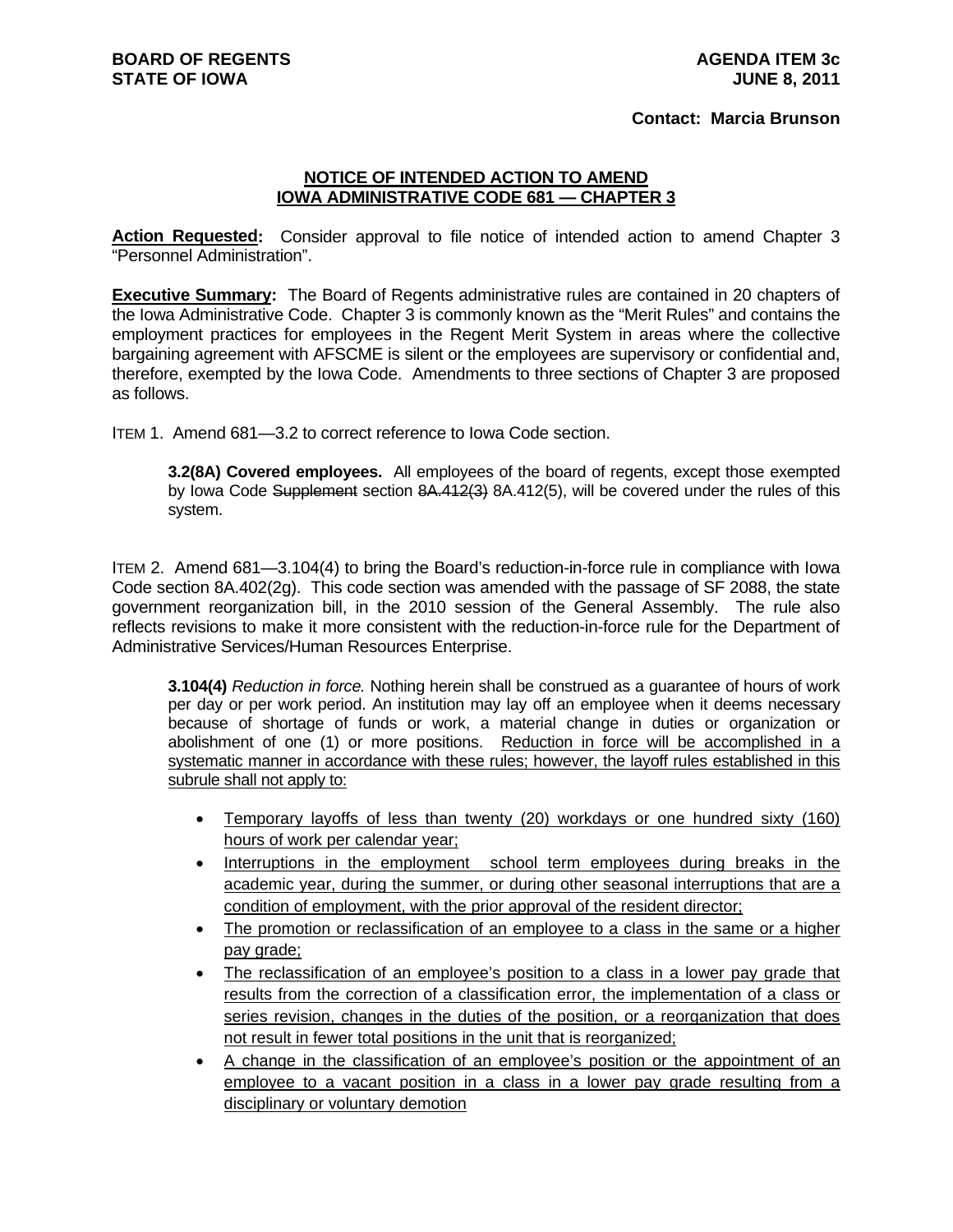## **BOARD OF REGENTS STATE OF IOWA**

 The transfer or reassignment of an employee to another position in the same class or to a class in the same pay grade.

The individual whose position is eliminated or reduced in hours will be reassigned to a vacant position in the same classification provided the individual can perform the essential functions of the position and possesses any required special qualifications. If there is no vacant position to which the individual can be reassigned, the individual(s) may request and accept layoff with reemployment rights as provided in 3.104(4)*"j."* If an individual(s) directly affected does not request layoff with reemployment rights, the reduction in force procedures which follow shall be implemented.: Reduction in force will be accomplished in a systematic manner in accordance with these rules; however, the layoff rules established in this subrule shall not apply to temporary layoffs of less than 20 workdays or 160 hours of work per calendar year:

- *a.* Reduction in force will be made by class.
- *b.* Reduction in force may be made by organizational unit within an institution or institutionwide, as designated by the institution, provided such designation is reported to the merit system director before the effective date of the reduction.
- *c.* The order of reduction in force will be by type of appointment as follows: temporary, trainee, initial probationary, permanent.
- *d.* Each permanent employee affected by a reduction in force will be notified in writing of the layoff and the reasons for it at least twenty (20) working days prior to the effective date of the layoff unless budgetary limitations require a lesser period of notice.
- *e.* There will be competition among all employees in the class affected by the layoff based on a retention points system that will consist of points for length of service and performance evaluation of all employees in the class within the organizational unit or units affected. Retention points will be calculated as follows:
	- (1) Length of service credit will be allowed at the rate of one (1) point for each month of service. Any period of fifteen (15) calendar days of service in a month will be considered a full month. For the purpose of computing length of service credits, the institution will include all continuous periods of regular merit employment during periods of continuous regular appointments with the institution between the date of the original appointment and the date of the layoff or as provided otherwise by law. Periods of leave without pay exceeding thirty (30) days will not be counted.
	- (2) Performance evaluation credit will be allowed at the rate of one (1) point for each month of satisfactory service. No credit will be allowed for service rated less than satisfactory. If there is no record of performance evaluation for a specific time period, it shall be presumed that the employee's performance is satisfactory.
	- (3) Reduction in force retention points will be the total of length of service and performance evaluation.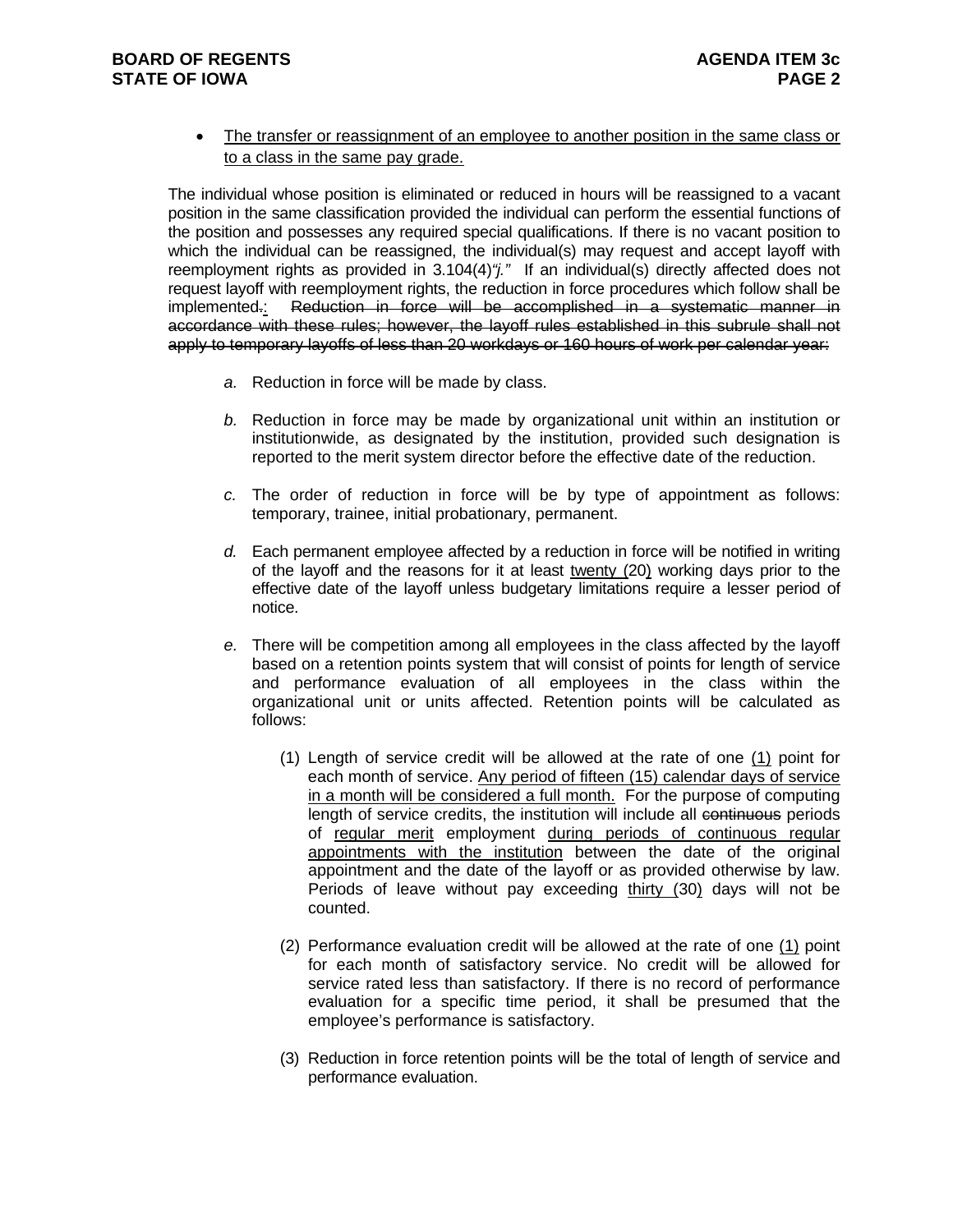- *f.* Employees will be placed on the layoff list beginning with the employee with the greatest number of retention points at top. Layoffs will be made from the list in reverse order unless the employee with the least retention points has special skills and abilities required to perform in the position currently occupied. Employees with greater retention points who must vacate their positions must possess the special skills and abilities required for that position and meet any job related selective certification required for that position. Copies of the computation of retention points will be made available to affected employees. One copy will be retained by the resident director and one copy will be forwarded to the merit system director at least ten (10) days prior to the effective date of the layoff.
- *g.* When two (2) or more employees have the same total of retention points, the order of termination will be determined by giving preference for retention to the employee with the longest time in the class.
- *h.* The reduction in force plan approved by the merit system director will be made available by the resident director so that all employees will have access to it.
- *i.* An affected employee may appeal a reduction in force by filing, within five (5) days after notification as provided in paragraph *"d"* of this subrule, a written grievance with the resident director (at Step 3 of the grievance procedure provided in 3.129(8A) or at a comparable step of a procedure approved under 3.129(1)). If not satisfied with the decision rendered at that step, the employees may pursue their appeal in accordance with the grievance procedure.
- *j.* A supervisory employee, defined as a public employee who is not a member of a collective bargaining unit and who has authority, in the interest of a public employer, to hire, transfer, suspend, lay off, recall, promote, discharge, assign, reward, or discipline other public employees, to direct such public employees, or to adjust the grievances of such public employees, or to effectively recommend such action, may not replace or bump a junior employee not being laid off. For purposes of this subrule, junior employee is defined as an employee with less seniority or fewer retention points than a supervisory employee.

A permanent employee in a non-supervisory class in which layoffs are to be effected may, in lieu of layoff, elect voluntary demotion to a position in the next lower non-supervisory class in the same series utilized at the institution or, in the absence of a lower non-supervisory class in the same series, to a non-supervisory class which the employee has formerly occupied while in the continuous employment of the institution. The employee must possess any special qualifications required and have the ability to perform the essential functions of the position. Such demotion or the occupying of a formerly held non-supervisory class will not be permitted if the result thereof would be to cause the layoff of a permanent employee with a greater total of retention points. To exercise the right of voluntary demotion or to occupy a formerly held non-supervisory classification in lieu of layoff, the employee must notify the resident director in writing of such election not later than five (5) calendar days after receiving notice of layoff. Any permanent employee displaced under these provisions will have the right of election as provided herein.

Employees who are laid off or who accept voluntary demotion in a series or assignment to a previously held class in lieu of layoff will, at their request, have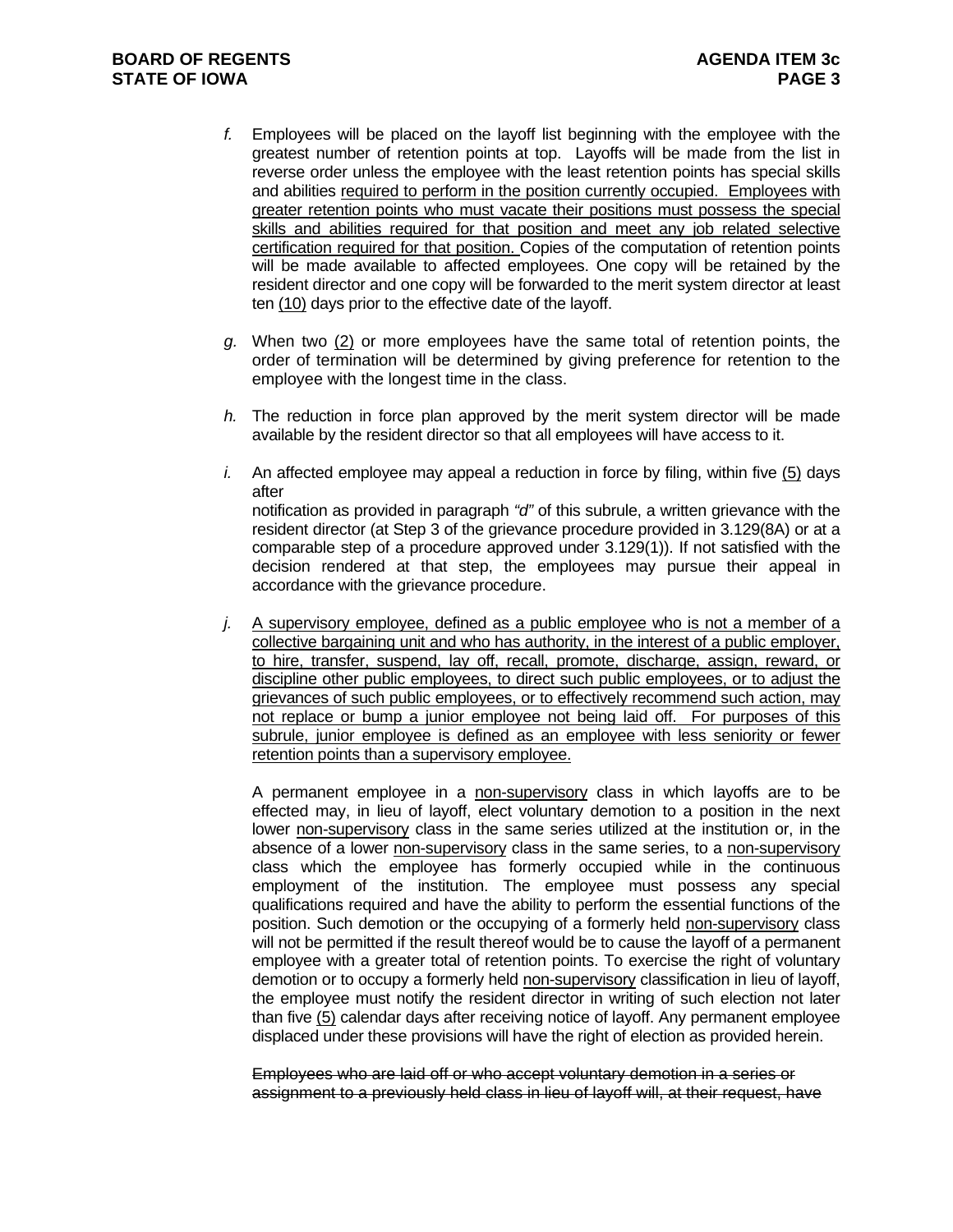their names placed on the reemployment eligibility list for the class from which they were laid off for a period of up to two years from the date of layoff.

Employees who are laid off or who accept voluntary demotion in a series or assignment to a previously held class in lieu of layoff will, at their request, have their names placed on the reemployment eligibility list for the class from which they were laid off, and lower class(es) in the same series from which they were laid off, and class(es) formerly occupied in accordance with 3.67(8A) to 3.70(8A) for a period of up to two (2) years from the date of layoff. If reemployment occurs within two (2) years of separation due to reduction in force, prior service credit shall be restored. Acceptance of reemployment in a lower class in the same series from which they were laid off or previously held class will not affect the employee's standing on the reemployment list for the class that the employee formerly occupied was laid off from. After two (2) years on the reemployment eligibility list the employee's name shall be removed.

Employees who are qualified to return to work following a medically related disability leave will, at their request, have their names placed on the reemployment eligibility list for the class which they held prior to their medically related disability leave, lower class(es) in the same series of the class which they held at the time their medically related disability leave began, and class(es) formerly occupied in accordance with 3.67(8A) to 3.70(8A) for a period of up to two (2) years from the date they were qualified to return to work. If reemployment occurs within two (2) years of an employee's request to be placed on the reemployment eligibility list when qualified to return to work following a medically related disability leave, prior service credit shall be restored. After two (2) years on the reemployment eligibility list the employee's name shall be removed.

ITEM 3. Amend 681—3.148 to bring the rule allowing an employee to use sick leave for the care of an ill or injured family member in line with similar language in the AFSCME collective bargaining agreement.

**681—3.148(8A) Emergency Family care and funeral leave.** An employing department will, when satisfied by evidence presented, grant an employee time off with pay:

- 1. Not to exceed three days for each occurrence in the case of death in the employee's immediate family;
- 2. Not to exceed one day for each occurrence for service as a pallbearer at the funeral of a person not a member of the employee's immediate family; and
- 3. Not to exceed five days forty (40) hours a year for the temporary emergency care of or necessary attention of ill or injured members of the employee's immediate family for the time necessary to permit the employee to make other arrangements. Employees may carry over up to forty (40) hours of unused emergency care leave to the next year, for a maximum utilization of eighty (80) hours in the next year.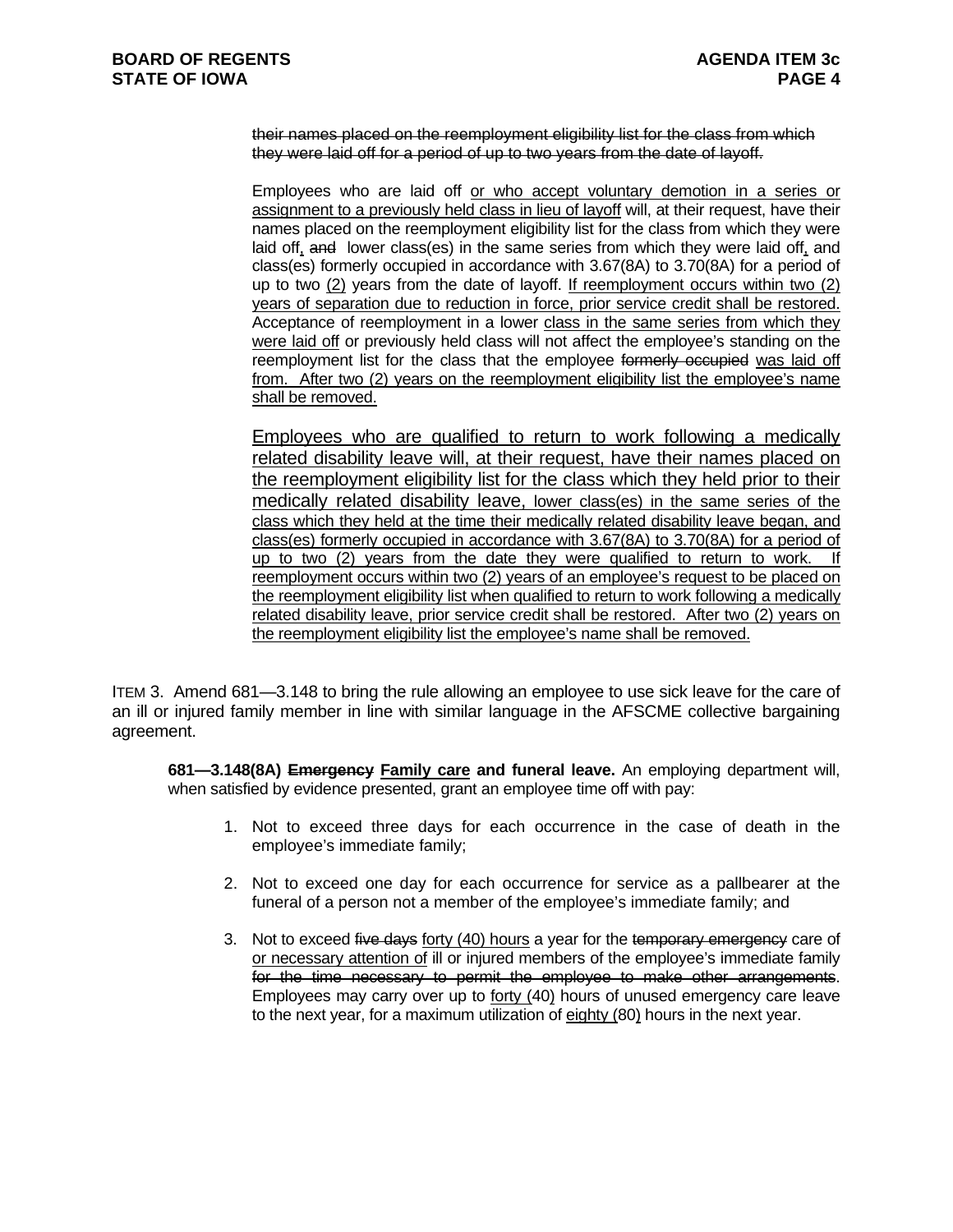All such time off will be charged to the employee's sick leave and will not be granted in excess of the employee's accrued leave. For the purpose of this rule, immediate family is defined as the employee's spouse, children, grandchildren, foster children, stepchildren, legal wards, parents, grandparents, foster parents, stepparents, brothers, foster brothers, stepbrothers, sons-in-law, brothers-in-law, sisters, foster sisters, stepsisters, daughters-in-law, sisters-in-law, aunts, uncles, nieces, nephews, first cousins, corresponding relatives of the employee's spouse, and other persons who are members of the employee's household.

Upon approval of the notice of intent to file the amendments by the Board, the proposed rule amendments will be submitted to the Governor's Office for review and approval in accordance with the procedure established by Governor Branstad. Upon approval by the Governor's Office, the amendments will be submitted to begin the administrative rules process. The process begins with publication in the Iowa Administrative Bulletin (IAB). The notice will establish a period in which to solicit written public comments concerning the amendments. After the end of the comment period, the comments received will be reviewed. The Board will be asked to adopt the amendments either unchanged from the original notice or changed based upon the comments received. The adopted amendments will again be published in the IAB and will be effective 35 days after the publication of the adopted amendments.